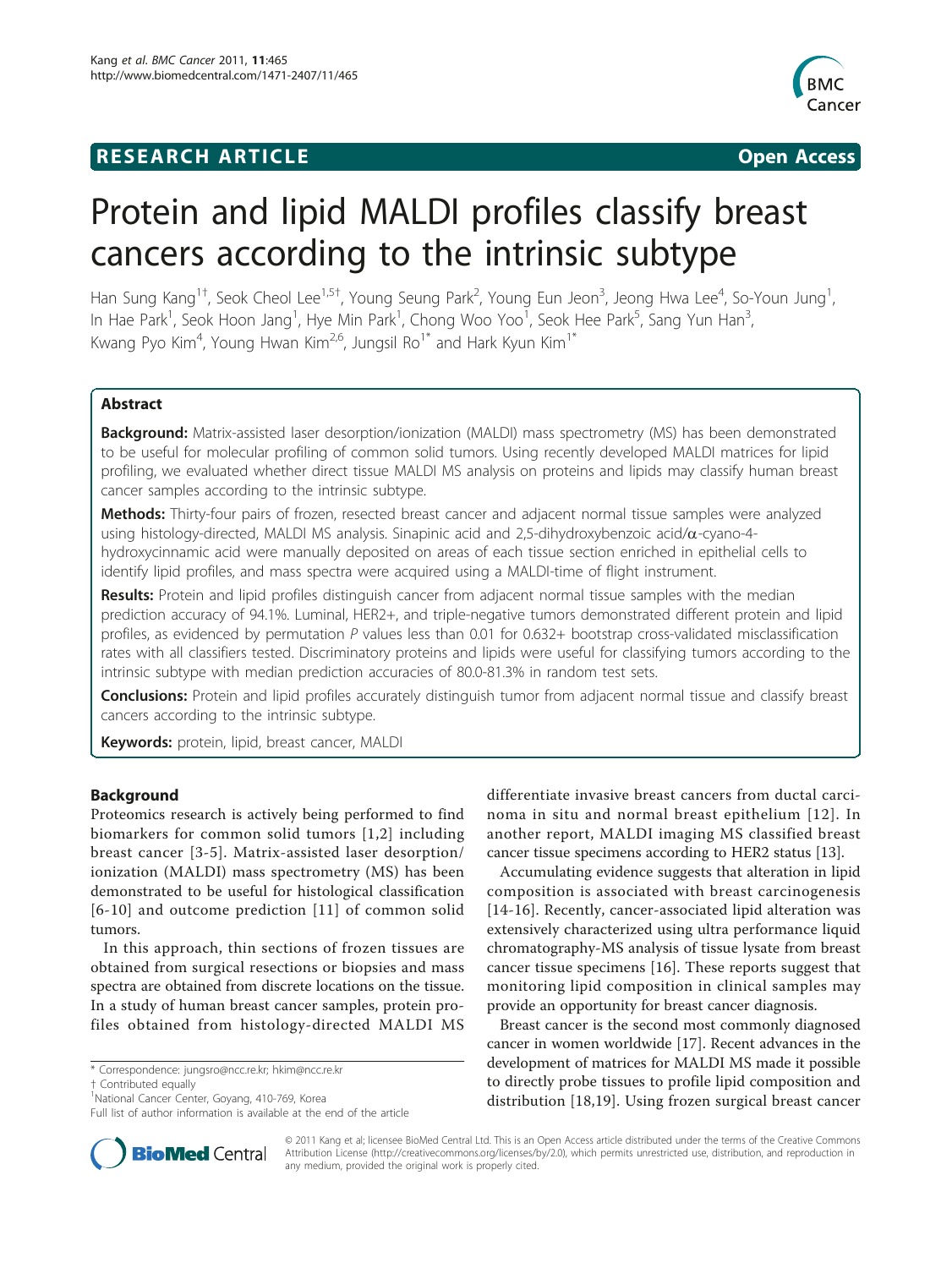tissue samples, we performed a comprehensive, histology-directed MALDI MS analysis of protein and lipid to evaluate whether this approach can differentiate and classify breast cancers. Here we demonstrate that protein and lipid MALDI MS profiles accurately differentiate breast cancers from normal epithelium, and classify breast tumors according to their intrinsic subtype.

# Methods

# Collecting and processing clinical material and protein MALDI MS analysis

Thirty-four pairs of breast cancer and adjacent normal tissue samples were collected at the time of surgery, with informed consent and institutional review board approval, from breast cancer patients undergoing surgery at National Cancer Center in Korea from 2001 to 2010, and stored in liquid nitrogen until analysis. Eleven samples were excluded by spectra quality filter of ClinProTools (version 2.2, Bruker Daltonics). Additional 21 samples were excluded because of inadequate (< 50%) tumor content. These excluded samples were not different from samples analyzed in this study in patient age or intrinsic subtype. Breast cancer intrinsic subtypes were classified according to an immunohistochemistry (IHC) surrogate panel [\[20,21](#page-7-0)] as follows: luminal [estrogen receptor (ER) positive and/or progesterone receptor (PR) positive], HER2+ [HER2+ regardless of hormone receptor status], and triple-negative [ER-, PR-, and HER2-]. A cut-off value of 1% or more of positively stained nuclei was used to define ER and PR positivity. HER2 was scored as 0-3+ according to the method recommended for the HercepTest (Dako, Glostrup, Denmark). The cases with IHC scores of 3+ or ERBB2 gene amplification by fluorescence in situ hybridization (FISH) were considered positive for HER2.

Thin (10 μm) sections were obtained from the frozen tissues using a cryostat (Leica CM 3050S, Leica Microsystems Inc., Bannockburn, IL). Multiple (three to seven) serial sections were obtained from each tissue. One section was affixed to a standard glass slide, and then stained with hematoxylin and eosin (H&E). The other sections were thaw-mounted onto an indium tin oxide (ITO) slide (HST Inc., Newark, NJ), desiccated in vacuum for 20 min, and washed with graded ethanol solutions (70%, 90%, and 95% ethanol for 30 sec each) for subsequent protein MALDI MS analysis. Sinapinic acid (SA) was used as the protein MALDI matrix and prepared as a 20 mg/ml solution in 50:50 acetonitrile: 0.1% trifluoroacetic acid (TFA). Using a micropipette, 250 nl of the matrix was manually deposited twice per spot. The H&E-stained serial section was then evaluated by a pathologist, who confirmed that entire H&E section of tumor samples had at least 50% tumor content. Mass spectra were acquired using an Autoflex III (Bruker Daltonics, Bremen, Germany) MALDI TOF equipped with a SmartBeam laser (Nd:YAG, 355 nm) and run using a linear-mode acquisition method optimized for 2-30 kDa, a laser frequency of 200 Hz, and a delay time of 7 ns. A total of 400 spectra were acquired at each spot position.

# Lipid MALDI MS analysis

For lipid MALDI MS analysis, the binary matrix solution was prepared by dissolving 7 mg each of 2, 5-dihydroxybenzoic acid (DHB) and  $\alpha$ -cyano-4-hydroxycinnamic acid (CHCA) in 1 mL of 70% methanol plus 0.1% TFA and 1% piperidine [[19\]](#page-7-0). Under the guidance of the same H&Estained adjacent section, the binary matrix (250 nl  $\times$  2) was manually deposited on the tumor-rich area of cryosections that were thaw-mounted onto ITO slides. Mass spectra were acquired both in positive- and negative-ion reflector modes, using an Autoflex III (Bruker Daltonics) TOF equipped with a SmartBeam laser and run using a linear-mode acquisition method optimized for 500-1,200 Da, a laser frequency of 200 Hz (3,000 consecutive laser shots), and a delay time of 0 ns. Before each data acquisition, an external calibration was conducted using lipidmixed calibration standards with m/z ranges of 674-834 Da (positive ion mode) and 564-906 Da (negative ion mode).

MALDI LIFT (MS/MS) analysis was directly performed on the tissue section after MALDI MS. LIFT data and some lipid databases<http://lipidsearch.jp> or [http://www.](http://www.lipidmaps.org) [lipidmaps.org](http://www.lipidmaps.org) were used to facilitate and confirm the assignment of phospholipid species.

# Data Processing and Statistical Analysis

ClinProTools was used for baseline subtraction, spectral recalibration, and spectral area calculation. A resolution of 300 was applied to the peak detection method. The Top Hat baseline with 10% minimal baseline width was used for baseline subtraction. Data reduction was performed at a factor of four. Spectra were recalibrated with a maximal peak shift of 2,000 ppm between reference and peak masses. The value of the "% Match to Calibrant Peaks" parameter was set to 20%. Spectra that were not recalibratable were excluded. All data with signal-to-noise ratios > 5 were acquired, and the peak area was used for peak calculation with zero level integration. An average peak list was set up for each tissue sample by choosing peaks on the calculated total average spectrum for each tissue sample to create one average spectrum per patient. Peaks with the highest intensity in each ion mode ( $m/z = 616.23$  and 539.53 in positive and negative ion modes respectively) were identified as non-lipid molecules and therefore excluded from subsequent analysis. Average-normalized datasets (i.e., protein, positive mode-lipid, and negativemode lipid datasets) were then combined into a single dataset and subjected to statistical analysis using BRB-ArrayTools (NCI, version 3.8) [[22](#page-7-0)]. A principal component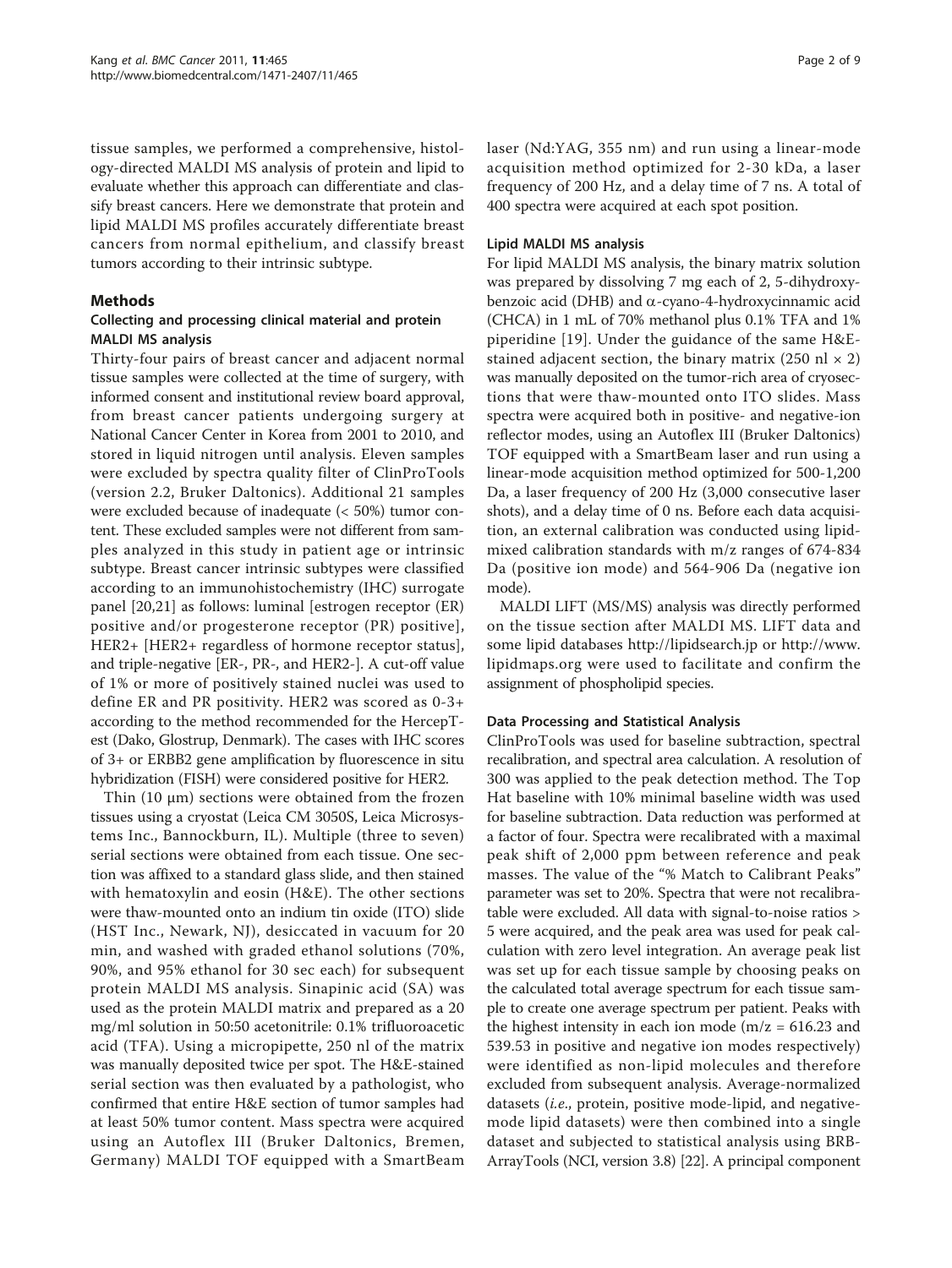analysis (PCA) plot was generated using multi-dimensional scaling analysis of BRB-ArrayTools, which graphically represents correlation coefficients among samples without forcing the samples into specific clusters. The three primary principal components were used as the axes for the 3-dimensional scaling representation. Class comparison and class prediction analyses were also performed using BRB-ArrayTools. The class comparison analysis computed the F-test for each peak, and listed peaks differentially expressed among the classes at selected statistical significance level. Then, it performed random permutations of the class labels. For each random permutation, all F-tests were re-computed for each peak. The class comparison tool computed the proportion of the random permutations that gave as many peaks significant at the selected level of significance as were found by comparing the true class labels. Protein and lipid profiles of the classes were considered different if this probability (designated as Permutation P value) was calculated < 0.05.

To evaluate whether classes have different protein and lipid profiles, class prediction analyses were performed using all samples as a training set. The 0.632+ bootstrap cross-validated misclassification rates was computed for all classifier functions (compound covariate predictor, diagonal linear discriminant analysis, 1- and 3-nearest neighbors, nearest centroid, and support vector machine) in the training set. Then, class labels were randomly shuffled and the cross-validated misclassification rate was computed for each random dataset. Permutation P value, which is defined as the proportion of random datasets that give as small misclassification rate as is obtained with real class labels, was then calculated. MALDI MS profiles of the classes were considered different if this permutation  $P$  value was  $< 0.05$ .

To estimate the predictive power of discriminatory peaks, the class prediction analyses were also performed by randomly dividing the whole sample into two (training and test) subsets at 1-to-1 ratio. Randomization was performed using nQuery Advisor software (version 7.0, Statistical Solutions, Saugus, MA).

# Results

MALDI MS analyses were performed for 34 pairs of retrospective surgical tissue samples (34 breast cancers and 34 adjacent normal tissue samples). Adjacent normal tissue samples were collected at least 2 cm apart from the cancer margin. Table 1 summarizes the clinico-pathological characteristics of analyzed tissue samples. There were 30 adenocarcinomas (luminal ( $n = 18$ ), HER2+ ( $n = 7$ ), and triple-negative  $(n = 5)$ , and 4 metaplastic carcinomas. In 16 out of 34 breast cancer samples (47.1%), the entire sample had > 50% tumor content. In the remaining 18 samples (52.9%), the pathologist marked the hematoxylin and eosin (H&E) slide at the tumor-rich (> 50% tumor content) area,

#### Table 1 Clinico-pathological characteristics

| Age, yr                               |            |
|---------------------------------------|------------|
| Range                                 | 33-73      |
| Median                                | 45         |
| Gender                                |            |
| Female                                | 34 (100%)  |
| AJCC Stage                            |            |
| IA                                    | 6 (17.6%)  |
| <b>IIA</b>                            | 16 (47.1%) |
| IIB                                   | $1(2.9\%)$ |
| <b>IIIA</b>                           | 9(26.4%)   |
| IIIB                                  | $2(5.9\%)$ |
| Location of primary tumor             |            |
| Unilateral                            | 34 (100%)  |
| Right                                 | 18 (52.9%) |
| Left                                  | 16 (47.1%) |
| Bilateral                             | $\Omega$   |
| Histologic classification             |            |
| Adenocarcinoma                        | 30 (88.2%) |
| Ductal                                | 26 (86.7%) |
| Lobular                               | $1(3.3\%)$ |
| Mixed ductal and lobular              | $1(3.3\%)$ |
| Mucinous                              | $2(6.6\%)$ |
| Metaplastic                           | 4 (11.7%)  |
| Immunohistochemistry                  |            |
| Estrogen receptor (ER)                |            |
| Positive                              | 24 (70.6%) |
| Negative                              | 10 (29.4%) |
| Progesterone receptor (PR)            |            |
| Positive                              | 26 (76.5%) |
| Negative                              | 8 (23.5%)  |
| HER <sub>2</sub>                      |            |
| Positive                              | 14 (41.2%) |
| Negative                              | 20 (58.8%) |
| <b>Ki67</b>                           |            |
| < 15%                                 | 14 (41.2%) |
| $\ge 15\%$                            | 20 (58.8%) |
| Intrinsic subtype                     |            |
| Adenocarcinoma                        | 30 (88.2%) |
| Luminal (ER+ and/or PR+)              | 18 (60.0%) |
| HER2 (HER2+ regardless of ER status)  | 7 (23.3%)  |
| Triple negative (ER-, PR-, and HER2-) | 5 (16.7%)  |
| Metaplastic                           | 4 (11.7%)  |

AJCC, American Joint Committee on Cancer (7<sup>th</sup> Edition)

being careful to deposit the matrix within the boundary of the marked tumor-rich area (Additional File [1,](#page-6-0) Figure S1).

Mass spectra were acquired on individual spots for each tissue section, and these spectra were averaged together after pre-processing to create one average spectrum per patient. The average spectra were composed of 2 to 11 individual protein measurements for cancer samples (with a median value of 5), and 2 to 10 individual protein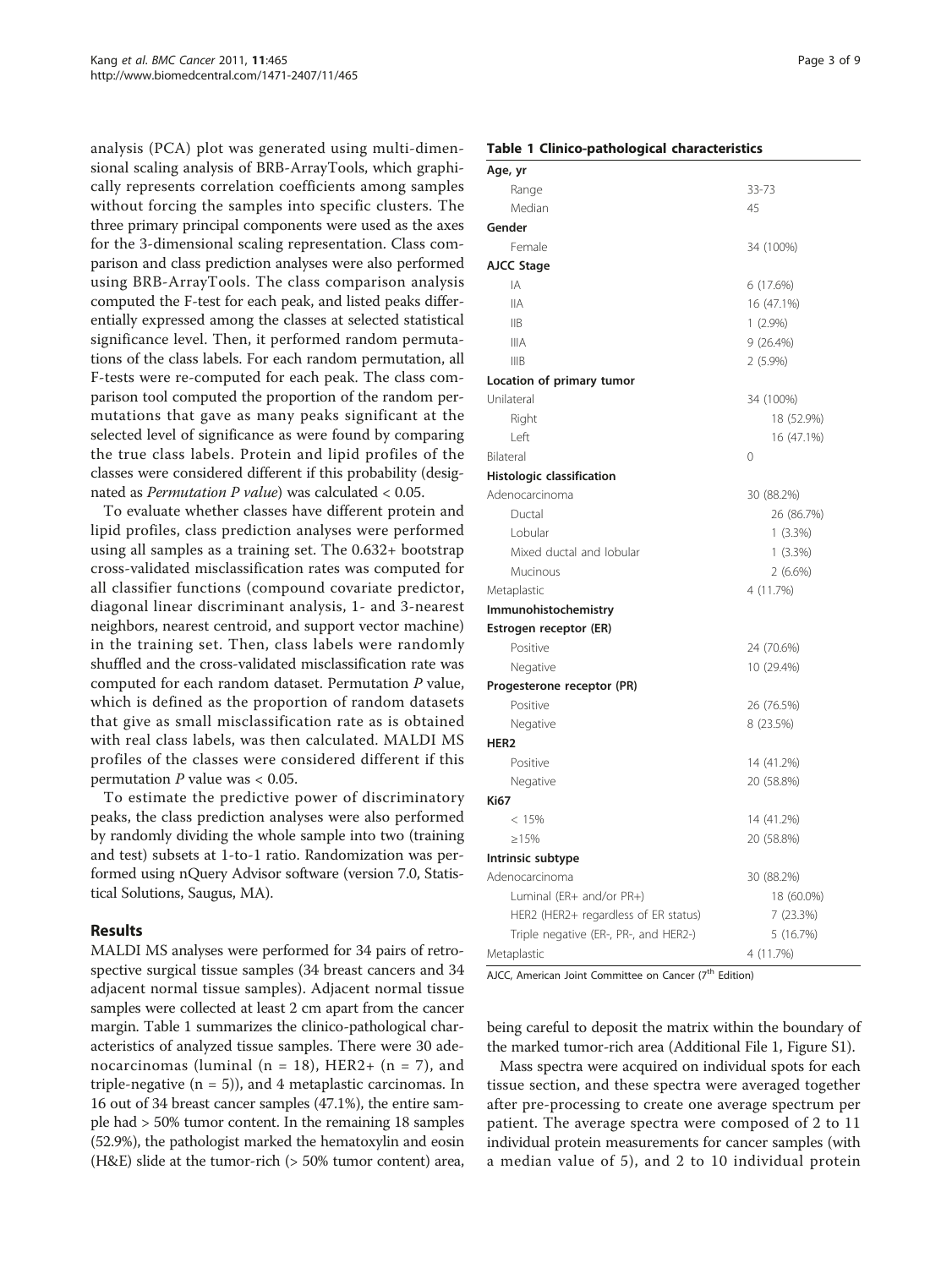measurements for adjacent normal samples (with a median value of 5). The average spectra were composed of 3 to 8 individual lipid measurements (with a median value of 4) for both cancer and normal samples. It was possible that same tissue area was profiled multiple times (up to three spots) from different tissue sections loaded on different ITO slides. Individual measurements were averaged to minimize intra-sample variability. Post-spectral processing identified 85 protein and 144 lipid features (78 for the positive ion mode and 66 for the negative ion mode) across the entire mass range for all of the samples studied (Figure 1).

#### Cancer versus adjacent normal breast tissue

A principal component analysis (PCA) plot graphically demonstrated that cancer and adjacent normal samples were separately clustered in an unsupervised analysis (Figure [2A](#page-4-0)). When a class comparison analysis was performed using BRB-ArrayTools, the proportion of the random permutations that gave as many significant

peaks at a feature selection of  $P < 10^{-5}$  as were found by comparing the true class labels (cancer vs normal) was < 0.001, strongly suggesting that the cancer and normal tissue samples have significantly different protein and lipid profiles (Table [2](#page-5-0)). Class prediction analysis was subsequently performed after randomly dividing the entire set of samples into two groups at 1-to-1 ratio. At a feature selection  $P < 0.001$ , the median class prediction accuracy in test sets was 94.1% for all classifiers tested, in 100 random training-to-test partitions. Thus, breast cancer and adjacent normal tissues have clearly different protein and lipid profiles.

To evaluate whether patients' age affects cancer-associated protein and lipid alteration, the cancer/normal peak area ratio was compared between older (≥50 years,  $n = 10$ ) and younger (< 50 years,  $n = 24$ ) age groups at feature selection  $P < 0.05$ , using class comparison algorithm of BRB-ArrayTools. The probability of getting as many significant peaks by chance as was obtained with real class labels, if there are no real differences between

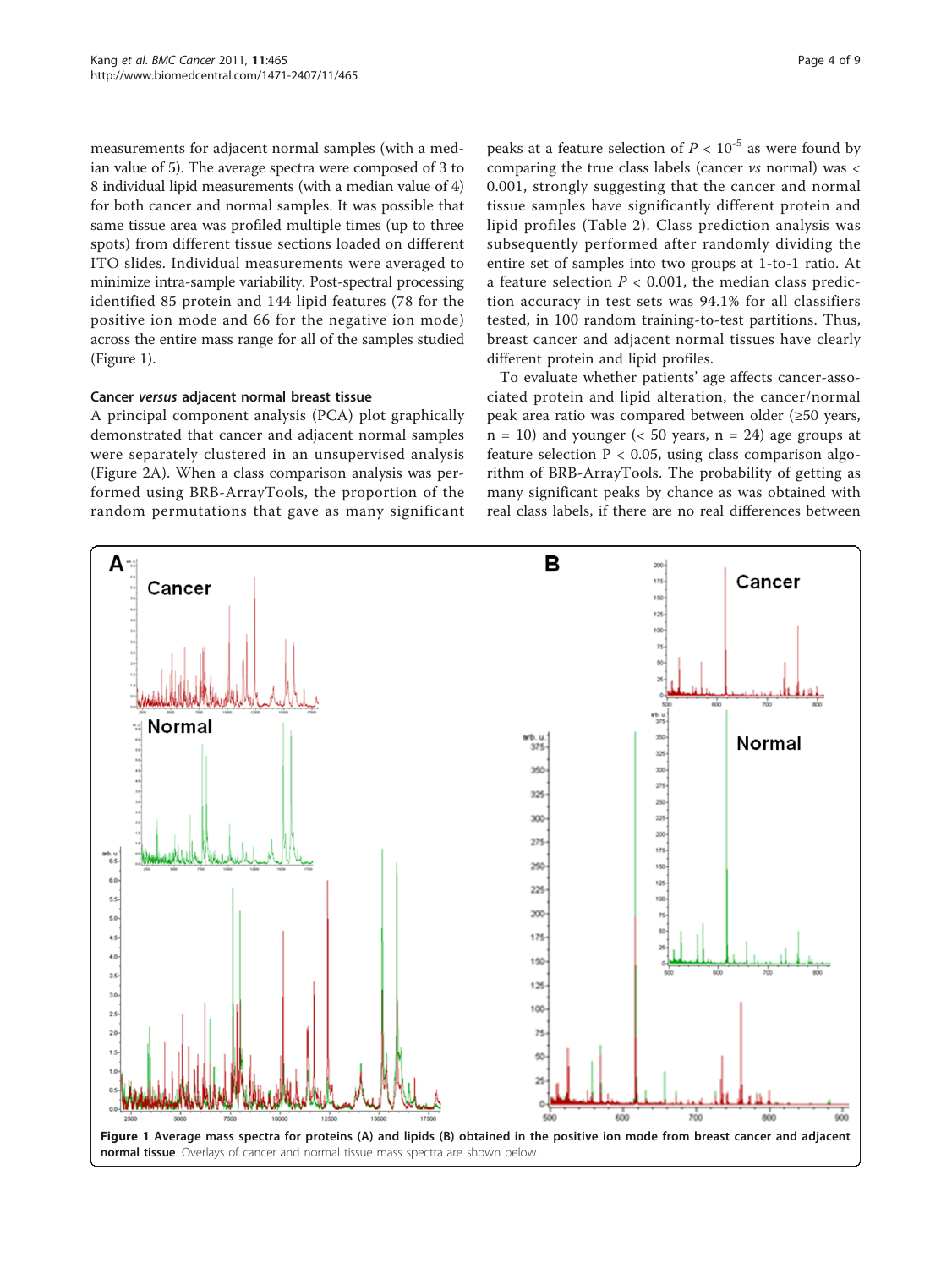<span id="page-4-0"></span>

subtype (left) and all single peaks (right) are shown.

class, was 0.78, suggesting that cancer-associated protein and lipid alteration was not significantly different between older and younger age groups.

#### Classification according to intrinsic subtype

According to the PCA analysis, cancer samples were clustered according to their intrinsic subtypes (Figure 2B). Class comparison was performed between intrinsic subtypes that were defined by immunohistochemistry (luminal [ER+ and/or PR+]  $vs$  HER2 [HER2 +]  $vs$  triplenegative [ER-, PR-, and HER2-]. At a feature selection  $P < 0.001$ , 19 peaks were significantly different among subtypes (Table [3](#page-6-0)). The probability of getting at least 19 peaks significantly by chance (at the 0.001 level) with no real differences between the classes was 0.002. For class prediction analysis, all 30 cancer samples were first used as a training set. At a feature selection  $P < 0.001$ ,

permutation P values for 0.632+ bootstrap cross-validated misclassification rates were < 0.01 for all classifiers tested. These results indicate that breast tumor intrinsic types have different protein and lipid profiles. When these analyses were performed separately in protein and lipid datasets, lipid profiles demonstrated consistently lower permutation P values for cross-validated misclassification rate, across feature selection  $P$  values ranging 0.001 to 0.05 (data not shown).

We then planned to estimate the predictive power of discriminatory proteins and lipids in training-to-test partitions, although this analysis is limited by the sample size. At a feature selection  $P < 0.05$ , the median prediction accuracy in test sets ranged from 80% to 81.3% (80%, 81.3%, 80%, and 80%, for diagonal linear discriminant analysis, 1-nearest neighbor, 3-nearest neighbors, and nearest centroid, respectively), in 100 random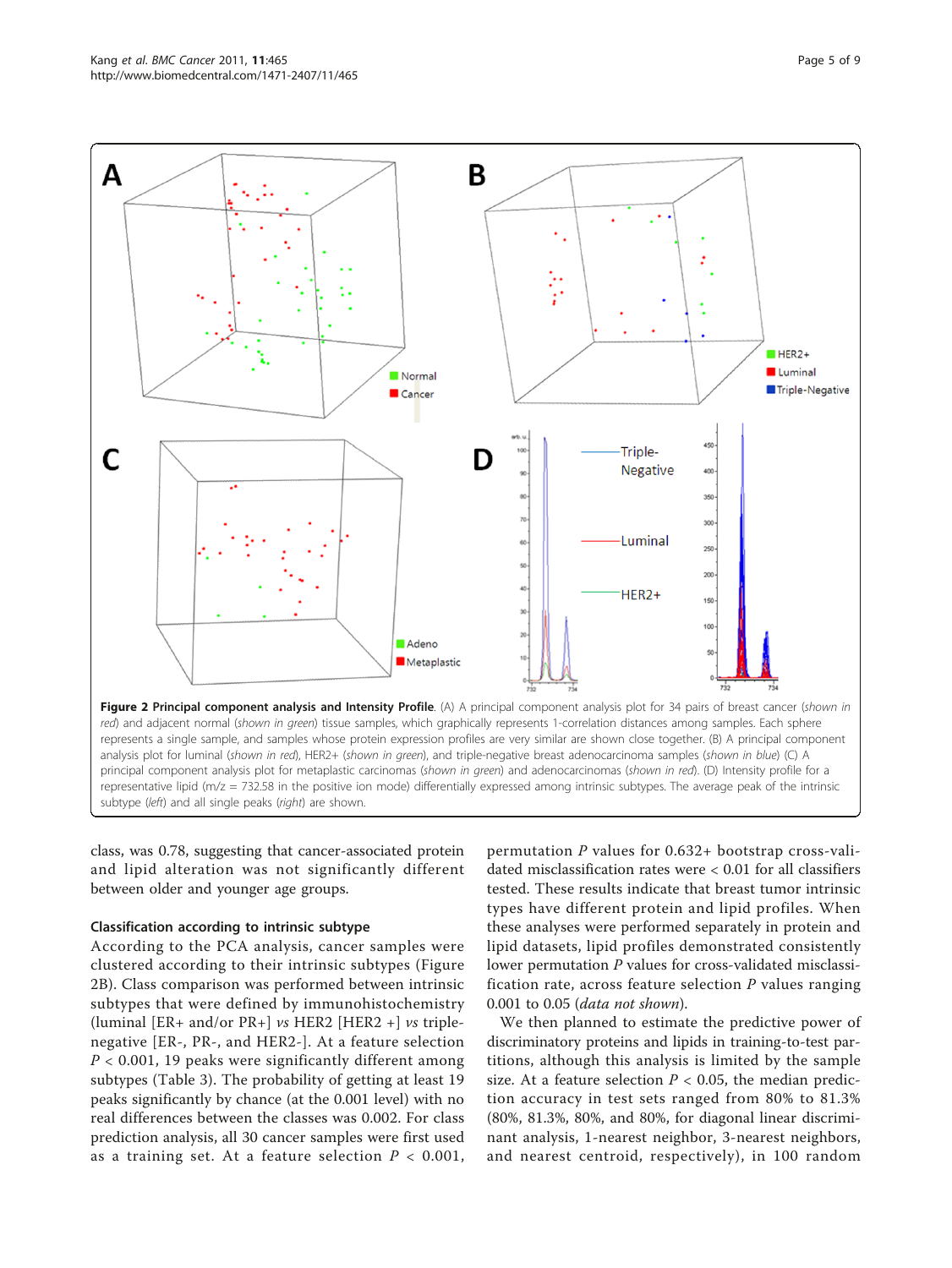| Overexpressed in cancer |           |                    | Underexpressed in cancer         |          |           |                    |
|-------------------------|-----------|--------------------|----------------------------------|----------|-----------|--------------------|
| m/z                     | P         | Ratio <sup>1</sup> | Assignment                       | m/z      | p         | Ratio <sup>1</sup> |
| 6206.58                 | 1.00E-07  | 1.6                |                                  | 5150.41  | 3.50E-06  | 0.9                |
| 7222.53                 | 1.00E-06  | 1.4                |                                  | 7618.64  | $< 1E-10$ | 0.6                |
| 8514.66                 | 1.10E-06  | 1.4                |                                  | 9486.03  | 1.00E-07  | 0.7                |
| 11719.24                | $< 1E-07$ | 1.8                |                                  | 16089.36 | 9.90E-06  | 0.6                |
| 12411.2                 | $< 1E-07$ | 2.1                |                                  |          |           |                    |
|                         |           |                    |                                  | n545.56  | 2.70E-06  | 0.5                |
| p734.58                 | 3.60E-06  | 2.0                | PC {32:0} [M+H] <sup>+</sup>     | n554.49  | 4.00E-07  | 0.4                |
| p741.62                 | $< 1E-07$ | 2.1                | SM {d18:1/16:0} [M+K] +          | n568.56  | 9.60E-06  | 0.5                |
| p760.62                 | 2.90E-06  | 2.0                | PC {34:1} [M+H] <sup>+</sup>     | n574.61  | 5.70E-06  | 0.7                |
| p772.58                 | $< 1E-07$ | 1.8                | PC {32:0} [M+K] <sup>+</sup>     | n594.5   | 1.00E-07  | 0.6                |
| p798.58                 | $< 1E-08$ | 2.1                | PC ${34:1}$ $[M+K]$ <sup>+</sup> | n609.74  | 1.90E-06  | 0.4                |
|                         |           |                    |                                  | n651.64  | 3.40E-06  | 0.5                |
| n505.37                 | $< 1E-09$ | 5.3                |                                  | n666.79  | 7.00E-07  | 0.5                |
| n605.64                 | $< 1E-10$ | 5.3                |                                  | n679.13  | 6.40E-06  | 0.5                |
|                         |           |                    |                                  | n878.89  | 2.50E-06  | 0.6                |
|                         |           |                    |                                  | n907.09  | 7.50E-06  | $0.5\,$            |
|                         |           |                    |                                  | n917.48  | 3.60E-06  | 0.5                |
|                         |           |                    |                                  | n997.7   | 1.80E-06  | 0.5                |

<span id="page-5-0"></span>Table 2 Peaks differentially expressed between cancer and adjacent normal tissue samples at a feature selection P <  $10^{-5}$ 

1 Ratio, cancer/normal

p, lipids identified in the positive ion mode

n, lipids identified in the negative ion mode

SM, Sphingomyelin

training-to-test partitions. Discriminatory peaks are listed in Table [3.](#page-6-0)

#### Metaplastic carcinoma vs adenocarcinoma

Metaplastic carcinoma is a unique breast cancer subtype, characterized by distinct morphologic feature and poor prognosis [\[23](#page-7-0)]. To further evaluate whether protein and lipid profiles could distinguish biological feature, we compared metaplastic carcinomas  $(n = 4)$  with adenocarcinomas  $(n = 30)$  for protein and lipid profiles. According to PCA analysis, metaplastic carcinomas were clearly separated from adenocarcinomas (Figure [2C\)](#page-4-0). For class prediction analysis, all 34 cancer samples were used as a training set, given the small number of metaplastic carcinomas. At a feature selection  $P < 0.001$ , permutation P values for 0.632+ bootstrap cross-validated misclassification rates were  $< 0.05$  for all classifiers tested  $(0.01, < 0.01, < 0.01,$ < 0.01, 0.01, and < 0.01, for the compound covariate predictor, diagonal linear discriminant analysis, 1-nearest neighbor, 3-nearest neighbors, nearest centroid, and support vector machine, respectively). Although sample size is small, metaplastic carcinomas appear to have unique protein and lipid profiles.

#### **Discussion**

This study demonstrates that histology-directed MALDI MS analysis of lipids and proteins may differentiate between cancerous and normal epithelium and among intrinsic subtypes of breast cancer. Phosphatidylcholines (PCs)  $\{34:1\}$  (m/z = 760.62 [M-H] <sup>+</sup> and 798.58 [M-K<sup>+</sup>]) were found to be overexpressed in breast cancer. In our previous publication [[24\]](#page-7-0), we demonstrated that cholangiocarcinomas and pancreatic cancers have increased PC  ${34:1}$  (m/z = 760). We also validated the identity of the PC  $\{34:1\}$  peak by comparing MS/MS spectra of  $[M+H]^+$ ion (m/z 760) of 34:1-PC species found on a cholangiocarcinoma sample with those of standard 18:1/16:0-PC species [[24\]](#page-7-0). This peak was also increased in our ovarian cancer tissue samples as compared with adjacent normal tissue (manuscript in preparation). Membrane phospholipid composition influences the activity of membraneassociated phospholipase A2 (PLA2) [[25\]](#page-7-0), which plays a role in carcinogenesis [[26](#page-7-0)], and that overexpression of ChoK $\alpha$ 1, which generates PC, is oncogenic [\[27\]](#page-7-0).

More importantly, we have found that luminal, HER2+, and triple-negative breast cancer subtypes have different protein and lipid MALDI MS profiles. This result is consistent with a previous report that protein MALDI imaging MS classifies breast cancer tissue specimens according to HER2 status [[13](#page-7-0)]. Using similar tissue MALDI MS technology, we confirmed and extended previous reports by identifying the intrinsic subtype-specific protein and lipid profiles. Brozkova, et al. also reported that SELDI-TOF MS could classify breast cancer tissue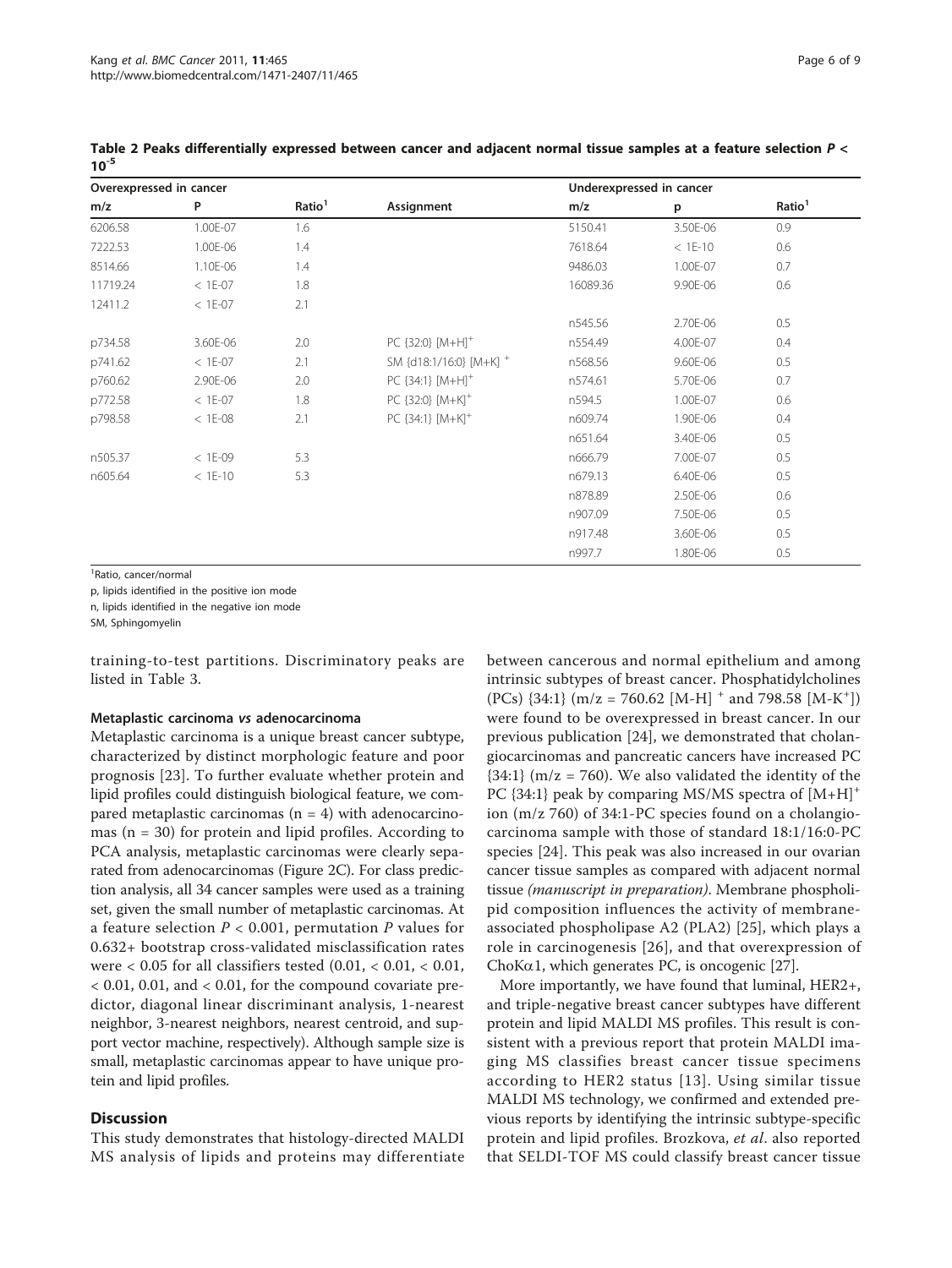| mz      | p       | Relative peak intensity |                   |                 | Assignment                   |
|---------|---------|-------------------------|-------------------|-----------------|------------------------------|
|         |         | Luminal                 | HER <sub>2+</sub> | Triple-negative |                              |
| p514.32 | 0.0006  | 2.2                     | 3.8               | 2.0             |                              |
| p515.2  | 0.0007  | 1.7                     | 2.8               | 1.3             |                              |
| p531.34 | 0.0002  | 1.3                     | 2.4               | 1.1             |                              |
| p534.25 | 0.0001  | 1.8                     | 3.0               | 1.5             | PC {16:1} [M+H] <sup>+</sup> |
| p535.22 | 0.0001  | 1.2                     | 1.7               | 1.1             |                              |
| p578.67 | 0.0000  | 14.6                    | 5.3               | 3.1             |                              |
| p644.33 | 0.0004  | 3.6                     | 2.1               | 1.5             |                              |
| p678.32 | 0.0006  | 4.8                     | 4.6               | 2.6             |                              |
| p706.52 | 0.0003  | 2.4                     | 2.7               | 5.7             | PC {30:0} [M+H] <sup>+</sup> |
| p732.58 | < 0.001 | 1.3                     | 2.7               | 11.0            | PC {32:1} [M+H] <sup>+</sup> |
| n505.37 | 0.0001  | 13.2                    | 90.5              | 78.1            |                              |
| n527.44 | 0.0005  | 4.5                     | 1.6               | 1.6             |                              |
| n545.56 | < 0.001 | 5.0                     | 1.5               | 1.7             |                              |
| n552.56 | 0.0003  | 2.3                     | 1.1               | 1.1             |                              |
| n554.49 | < 0.001 | 3.8                     | 1.2               | 1.2             |                              |
| n587.67 | 0.0009  | 4.3                     | 1.6               | 1.7             |                              |
| n589.59 | 0.0002  | 3.6                     | 1.4               | 1.4             |                              |
| n627.71 | 0.0008  | 4.7                     | 1.9               | 2.1             |                              |
| n631.89 | 0.0005  | 2.5                     | 1.3               | 1.2             |                              |

<span id="page-6-0"></span>Table 3 Peaks differentially expressed among intrinsic subtypes at a feature selection P < 0.001

1 Ratio, cancer/normal

p, lipids identified in the positive ion mode

n, lipids identified in the negative ion mode

lysates to five groups which were analogous to intrinsic subtypes [\[28](#page-7-0)]. Thus, our MALDI profiles contain information about histopathological and biological feature of this heterogeneous disease [[29](#page-7-0)]. Molecular profiles we identified are consistent with previous data generated via different analysis platforms. We have found that triplenegative breast cancers overexpress PC  $\{32:1\}$   $[M+H]^+$  $(m/z = 732.58)$  and PC  $\{30:0\}$   $[M+H]^+$   $(m/z = 706.5)$ , compared with luminal and HER2 subtypes. According to a recent report by Hilvo *et al.*, these lipids are underexpressed in ER-positive breast cancer tissue samples, compared with ER-negative samples ( $P = 0.001$  and  $P <$ 0.001, respectively) [[16\]](#page-7-0). In our data, these lipids were also positively correlated with ER negativity ( $P = 0.029$ ) and 0.002, respectively).

Notably, our relatively simple approach takes less analytic time and tissue amount than lysate-based proteomics technologies used by aforementioned studies [[16](#page-7-0),[29](#page-7-0)], which provides a clear advantage as a possible diagnostic aid, once our discriminatory profiles are validated in a larger dataset. Our novel two-matrix (SA and DHB/CHCA) MALDI profiling offers additional layer of molecular information, and, therefore, may possibly capture biological features of the breast cancer better than one-matrix MALDI profiling. Conversely, our relatively simple approach needs to be improved for obtaining tumor cell-specific mass spectra to better profile complex

clinical material such as the needle biopsy of breast cancers, by using MALDI imaging MS [[13\]](#page-7-0) or a robotic spotter that deposits micron-sized droplets of matrix [[12](#page-7-0)]. Also, our study is limited by incomplete assignment of discriminatory peaks using MS/MS, and by the sample size which is sufficient for statistical significance yet relatively small. Further studies on a larger scale are clearly warranted to validate discriminatory protein and lipid profiles identified by this proof-of-concept study.

#### **Conclusions**

Luminal, HER2+, and triple-negative breast cancer subtypes have different protein and lipid MALDI MS profiles. Protein and lipid profiles identified by our novel two-matrix (SA and DHB/CHCA) MALDI analyses are sensitive and may capture biological features of the breast cancer.

# Additional material

[Additional file 1: P](http://www.biomedcentral.com/content/supplementary/1471-2407-11-465-S1.DOC)rocedures for MALDI MS analysis. A representative cancer tissue cryosection, with the DHB/CHCA matrix applied at the locations marked in the H&E section, is shown at the bottom. The H&E section marked at discrete locations (enriched in tumor cells) using a red color marker pen (center) and magnified  $(x 20)$  areas of the H&E-stained section corresponding to matrix-loaded spots (top left and right) are shown at the top.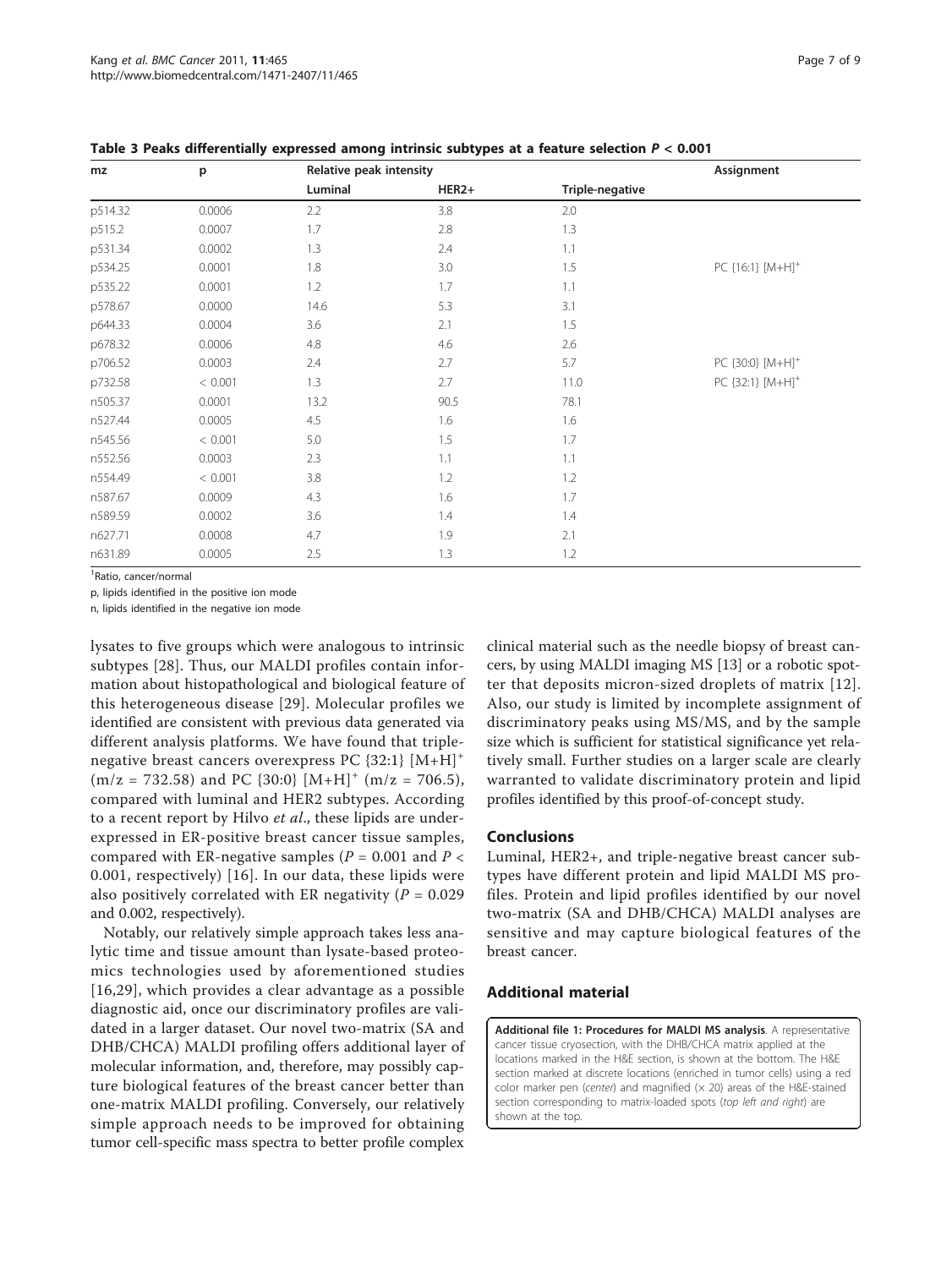#### <span id="page-7-0"></span>Acknowledgements

The work was supported by Converging Research Center Program through the Ministry of Education, Science and Technology of Korea (2010K001121) and by National Cancer Center Grant 0910570. The authors thank Dr. Byoung Ho Nam for his help with statistical analyses.

#### Author details

<sup>1</sup>National Cancer Center, Goyang, 410-769, Korea. <sup>2</sup>Division of Mass Spectrometry Research, Korea Basic Science Institute, Ochang, 363-883, Korea. <sup>3</sup> Center for Nano-Bio Convergence, Korea Research Institute of Standards and Science, Daejeon, 305-340, Korea. <sup>4</sup>Department of Molecular Biotechnology, WCU Program, Konkuk University, Seoul, 143-701, Korea. 5 Department of Biological Sciences, Sungkyunkwan University, Suwon, 440- 746, Korea. <sup>6</sup>Graduate School of Analytical Science and Technology, Chungnam National University, Daejeon, 305-764, Korea.

#### Authors' contributions

HSK designed experiments and collected samples; SCL processed tissue and performed MALDI MS; YSP performed MSMS; YEJ performed MALDI MS; JHL performed MALDI MS; SYJ collected samples; IHP collected samples; SHJ collected samples; HMP analyzed clinical data; CWY performed histopathological review; SHP reviewed manuscript; SYH performed MALDI MS; KPK performed MALDI MS; WHK performed MSMS; JSR designed experiments, performed clinical annotation, and contributed to the writing of the manuscript. HKK designed experiments and analyzed the data. All authors read and approved the final manuscript.

#### Competing interests

The authors declare that they have no competing interests.

#### Received: 15 April 2011 Accepted: 27 October 2011 Published: 27 October 2011

#### References

- Cho WC: [Contribution of oncoproteomics to cancer biomarker discovery.](http://www.ncbi.nlm.nih.gov/pubmed/17407558?dopt=Abstract) Mol Cancer 2007, 6:25.
- 2. Cho WC: [Proteomics technologies and challenges.](http://www.ncbi.nlm.nih.gov/pubmed/17893073?dopt=Abstract) Genomics Proteomics Bioinformatics 2007, 5(2):77-85.
- 3. Huang HL, Stasyk T, Morandell S, Dieplinger H, Falkensammer G, Griesmacher A, Mogg M, Schreiber M, Feuerstein I, Huck CW, Stecher G, Bonn GK, Huber LA: [Biomarker discovery in breast cancer serum using 2-](http://www.ncbi.nlm.nih.gov/pubmed/16550499?dopt=Abstract) [D differential gel electrophoresis/MALDI-TOF/TOF and data validation by](http://www.ncbi.nlm.nih.gov/pubmed/16550499?dopt=Abstract) [routine clinical assays.](http://www.ncbi.nlm.nih.gov/pubmed/16550499?dopt=Abstract) Electrophoresis 2006, 27(8):1641-1650.
- 4. Drake RR, Cazares LH, Jones EE, Fuller TW, Semmes OJ, Laronga C: [Challenges to developing proteomic-based breast cancer diagnostics.](http://www.ncbi.nlm.nih.gov/pubmed/21332380?dopt=Abstract) OMICS 2011, 15(5):251-259.
- Hamrita B, Nasr HB, Chahed K, Chouchane L: [Proteomics approaches: New](http://www.ncbi.nlm.nih.gov/pubmed/21177207?dopt=Abstract) [Technologies and Clinical Applications in Breast Carcinomas.](http://www.ncbi.nlm.nih.gov/pubmed/21177207?dopt=Abstract) Gulf J Oncolog 2011, 1(9):36-44.
- Caprioli RM, Farmer TB, Gile J: [Molecular imaging of biological samples:](http://www.ncbi.nlm.nih.gov/pubmed/9406525?dopt=Abstract) [Localization of peptides and proteins using MALDI-TOF MS.](http://www.ncbi.nlm.nih.gov/pubmed/9406525?dopt=Abstract) Anal Chem 1997, 69:4751-4760.
- 7. Stoeckli M, Chaurand P, Hallahan DE, Caprioli RM: [Imaging mass](http://www.ncbi.nlm.nih.gov/pubmed/11283679?dopt=Abstract) [spectrometry: A new technology for the analysis of protein expression](http://www.ncbi.nlm.nih.gov/pubmed/11283679?dopt=Abstract) [in mammalian tissues.](http://www.ncbi.nlm.nih.gov/pubmed/11283679?dopt=Abstract) Nature Med 2001, 7:493-496.
- 8. Yanagisawa K, Shyr Y, Xu BJ, Massion PP, Larsen PH, White BC, Roberts JR, Edgerton M, Gonzalez A, Nadaf S, Moore JH, Caprioli RM, Carbone DP: [Proteomic patterns of tumour subsets in non-small-cell lung cancer.](http://www.ncbi.nlm.nih.gov/pubmed/12927430?dopt=Abstract) Lancet 2003, 362(9382):433-449.
- 9. Schwartz SA, Weil RJ, Thompson RC, Shyr Y, Moore JH, Toms SA, Johnson MD, Caprioli RM: [Proteomic-based prognosis of brain tumor](http://www.ncbi.nlm.nih.gov/pubmed/16140934?dopt=Abstract) [patients using direct-tissue matrix-assisted laser desorption ionization](http://www.ncbi.nlm.nih.gov/pubmed/16140934?dopt=Abstract) [mass spectrometry.](http://www.ncbi.nlm.nih.gov/pubmed/16140934?dopt=Abstract) Cancer Res 2005, 65(17):7674-7681.
- 10. Kim HK, Reyzer ML, Choi IJ, Kim CG, Kim HS, Oshima A, Chertov O, Colantonio S, Fisher RJ, Allen JL, Caprioli RM, Green JE: [Gastric cancer](http://www.ncbi.nlm.nih.gov/pubmed/20557134?dopt=Abstract)[specific protein profile identified using endoscopic biopsy samples via](http://www.ncbi.nlm.nih.gov/pubmed/20557134?dopt=Abstract) [MALDI mass spectrometry.](http://www.ncbi.nlm.nih.gov/pubmed/20557134?dopt=Abstract) J Proteome Res 2010, 9(8):4123-4130.
- 11. Taguchi F, Solomon B, Gregorc V, Roder H, Gray R, Kasahara K, Nishio M, Brahmer J, Spreafico A, Ludovini V, Massion PP, Dziadziuszko R, Schiller J, Grigorieva J, Tsypin M, Hunsucker SW, Caprioli R, Duncan MW, Hirsch FR, Bunn PA Jr, Carbone DP: [Mass spectrometry to classify non-small-cell](http://www.ncbi.nlm.nih.gov/pubmed/17551144?dopt=Abstract)
- 12. Cornett DS, Mobley JA, Dias EC, Andersson M, Arteaga CL, Sanders ME, Caprioli RM: [A novel histology-directed strategy for MALDI-MS tissue](http://www.ncbi.nlm.nih.gov/pubmed/16849436?dopt=Abstract) [profiling that improves throughput and cellular specificity in human](http://www.ncbi.nlm.nih.gov/pubmed/16849436?dopt=Abstract) [breast cancer.](http://www.ncbi.nlm.nih.gov/pubmed/16849436?dopt=Abstract) Mol Cell Proteomics 2006, 5:1975-1983.
- 13. Rauser S, Marquardt C, Balluff B, Deininger SO, Albers C, Belau E, Hartmer R, Suckau D, Specht K, Ebert MP, Schmitt M, Aubele M, Höfler H, Walch A: [Classification of HER2 receptor status in breast cancer tissues](http://www.ncbi.nlm.nih.gov/pubmed/20170166?dopt=Abstract) [by MALDI imaging mass spectrometry.](http://www.ncbi.nlm.nih.gov/pubmed/20170166?dopt=Abstract) J Proteome Res 2010, 9(4):1854-1863.
- 14. Bougnoux P, Chajes V, Lanson M, Hacene K, Body G, Couet C, Le Floch O: [Prognostic significance of tumor phosphatidylcholine stearic acid level](http://www.ncbi.nlm.nih.gov/pubmed/1571571?dopt=Abstract) [in breast carcinoma.](http://www.ncbi.nlm.nih.gov/pubmed/1571571?dopt=Abstract) Breast Cancer Res Treat 1992, 20(3):185-194.
- 15. Moestue SA, Borgan E, Huuse EM, Lindholm EM, Sitter B, Børresen-Dale AL, Engebraaten O, Maelandsmo GM, Gribbestad IS: [Distinct choline metabolic](http://www.ncbi.nlm.nih.gov/pubmed/20716336?dopt=Abstract) [profiles are associated with differences in gene expression for basal-like](http://www.ncbi.nlm.nih.gov/pubmed/20716336?dopt=Abstract) [and luminal-like breast cancer xenograft models.](http://www.ncbi.nlm.nih.gov/pubmed/20716336?dopt=Abstract) BMC Cancer 2010, 10:433.
- 16. Hilvo M, Denkert C, Lehtinen L, Muller B, Brockmoller S, Seppanen-Laakso T, Budczies J, Bucher E, Yetukuri L, Castillo S, Berg E, Nygren H, Sysi-Aho M, Griffin JL, Fiehn O, Loibl S, Richter-Ehrenstein C, Radke C, Hyotylainen T, Kallioniemi O, Iljin K, Oresic M: [Novel theranostic opportunities offered by](http://www.ncbi.nlm.nih.gov/pubmed/21415164?dopt=Abstract) [characterization of altered membrane lipid metabolism in breast cancer](http://www.ncbi.nlm.nih.gov/pubmed/21415164?dopt=Abstract) [progression.](http://www.ncbi.nlm.nih.gov/pubmed/21415164?dopt=Abstract) Cancer Res 2011, 71:3236-3245.
- 17. GLOBOCAN 2008 (IARC): Section of Cancer Information (13/4/2011) .
- 18. Jackson SN, Woods AS: [Direct profiling of tissue lipids by MALDI-](http://www.ncbi.nlm.nih.gov/pubmed/19095508?dopt=Abstract)[TOFMS.](http://www.ncbi.nlm.nih.gov/pubmed/19095508?dopt=Abstract) J Chromatogr B Analyt Technol Biomed Life Sci 2009, 877(26):2822-2829.
- 19. Shanta SR, Zhou LH, Park YS, Kim YH, Kim Y, Kim KP: [Binary matrix for](http://www.ncbi.nlm.nih.gov/pubmed/21244088?dopt=Abstract) [MALDI imaging mass spectrometry of phospholipids in both ion modes.](http://www.ncbi.nlm.nih.gov/pubmed/21244088?dopt=Abstract) Anal Chem 2011, 83(4):1252-1259.
- 20. Cheang MC, Voduc D, Bajdik C, Leung S, McKinney S, Chia SK, Perou CM, Nielsen TO: [Basal-like breast cancer defined by five biomarkers has](http://www.ncbi.nlm.nih.gov/pubmed/18316557?dopt=Abstract) [superior prognostic value than triple-negative phenotype.](http://www.ncbi.nlm.nih.gov/pubmed/18316557?dopt=Abstract) Clin Cancer Res 2008, 14:1368-1376.
- 21. Nielsen TO, Hsu FD, Jensen K, Cheang M, Karaca G, Hu Z, Hernandez-Boussard T, Livasy C, Cowan D, Dressler L, Akslen LA, Ragaz J, Gown AM, Gilks CB, van de Rijn M, Perou CM: [Immunohistochemical and clinical](http://www.ncbi.nlm.nih.gov/pubmed/15328174?dopt=Abstract) [characterization of the basal-like subtype of invasive breast carcinoma.](http://www.ncbi.nlm.nih.gov/pubmed/15328174?dopt=Abstract) Clin Cancer Res 2004, 10:5367-5374.
- 22. Simon R, Lam A, Li MC, Ngan M, Menenzes S, Zhao Y: Analysis of gene expression data using BRB-Array Tools. Cancer Informatics 2007, 2:11-17.
- 23. Jung SY, Kim HY, Nam BH, Min SY, Lee SJ, Park C, Kwon Y, Kim EA, Ko KL, Shin KH, Lee KS, Park IH, Lee S, Kim SW, Kang HS, Ro J: [Worse prognosis of](http://www.ncbi.nlm.nih.gov/pubmed/20143153?dopt=Abstract) [metaplastic breast cancer patients than other patients with triple](http://www.ncbi.nlm.nih.gov/pubmed/20143153?dopt=Abstract)[negative breast cancer.](http://www.ncbi.nlm.nih.gov/pubmed/20143153?dopt=Abstract) Breast Cancer Res Treat 2010, 120(3):627-637.
- 24. Park YS, Yoo CW, Lee SC, Park SJ, Oh JH, Yoo BC, Paik SS, Lee KG, Jin SY, Kim SC, Kim KP, Kim YH, Choi DH, Kim HK: [Lipid profiles for intrahepatic](http://www.ncbi.nlm.nih.gov/pubmed/21777572?dopt=Abstract) [cholangiocarcinoma identified using matrix-assisted laser desorption/](http://www.ncbi.nlm.nih.gov/pubmed/21777572?dopt=Abstract) [ionization mass spectrometry.](http://www.ncbi.nlm.nih.gov/pubmed/21777572?dopt=Abstract) Clin Chim Acta 2011, 412(21-22):1978-1982.
- 25. Momchilova A, Markovska T, Pankov R: [Phospholipid dependence of](http://www.ncbi.nlm.nih.gov/pubmed/9924985?dopt=Abstract) [membrane-bound phospholipase A2 in ras-transformed NIH 3T3](http://www.ncbi.nlm.nih.gov/pubmed/9924985?dopt=Abstract) [fibroblasts.](http://www.ncbi.nlm.nih.gov/pubmed/9924985?dopt=Abstract) Biochimie 1998, 80(12):1055-1062.
- 26. Momchilova AB, Petkova DH, Koumanov KS: [Phospholipid composition](http://www.ncbi.nlm.nih.gov/pubmed/3792613?dopt=Abstract) [modifications influence phospholipase A2 activity in rat liver plasma](http://www.ncbi.nlm.nih.gov/pubmed/3792613?dopt=Abstract) [membranes.](http://www.ncbi.nlm.nih.gov/pubmed/3792613?dopt=Abstract) Int. J. Biochem 1986, 18:945-952.
- 27. Gallego-Ortega D, Ramirez de Molina A, Ramos MA, Valdes-Mora F, Barderas MG, Sarmentero-Estrada J, Lacal JC: [Differential role of human](http://www.ncbi.nlm.nih.gov/pubmed/19915674?dopt=Abstract) [choline kinase alpha and beta enzymes in lipid metabolism: implications](http://www.ncbi.nlm.nih.gov/pubmed/19915674?dopt=Abstract) [in cancer onset and treatment.](http://www.ncbi.nlm.nih.gov/pubmed/19915674?dopt=Abstract) PLoS One 2009, 4(11):e7819-7829.
- 28. Brozkova K, Budinska E, Bouchal P, Hernychova L, Knoflickova D, Valik D, Vyzula R, Vojtesek B, Nenutil R: [Surface-enhanced laser desorption/](http://www.ncbi.nlm.nih.gov/pubmed/18510725?dopt=Abstract) ionization [time-of-flight proteomic profiling of breast carcinomas](http://www.ncbi.nlm.nih.gov/pubmed/18510725?dopt=Abstract) [identifies clinicopathologically relevant groups of patients similar to](http://www.ncbi.nlm.nih.gov/pubmed/18510725?dopt=Abstract) [previously defined clusters from cDNA expression.](http://www.ncbi.nlm.nih.gov/pubmed/18510725?dopt=Abstract) Breast Cancer Res 2008, 10(3):R48.
- 29. Perou CM, Sørlie T, Eisen MB, van de Rijn M, Jeffrey SS, Rees CA, Pollack JR, Ross DT, Johnsen H, Akslen LA, Fluge O, Pergamenschikov A, Williams C,